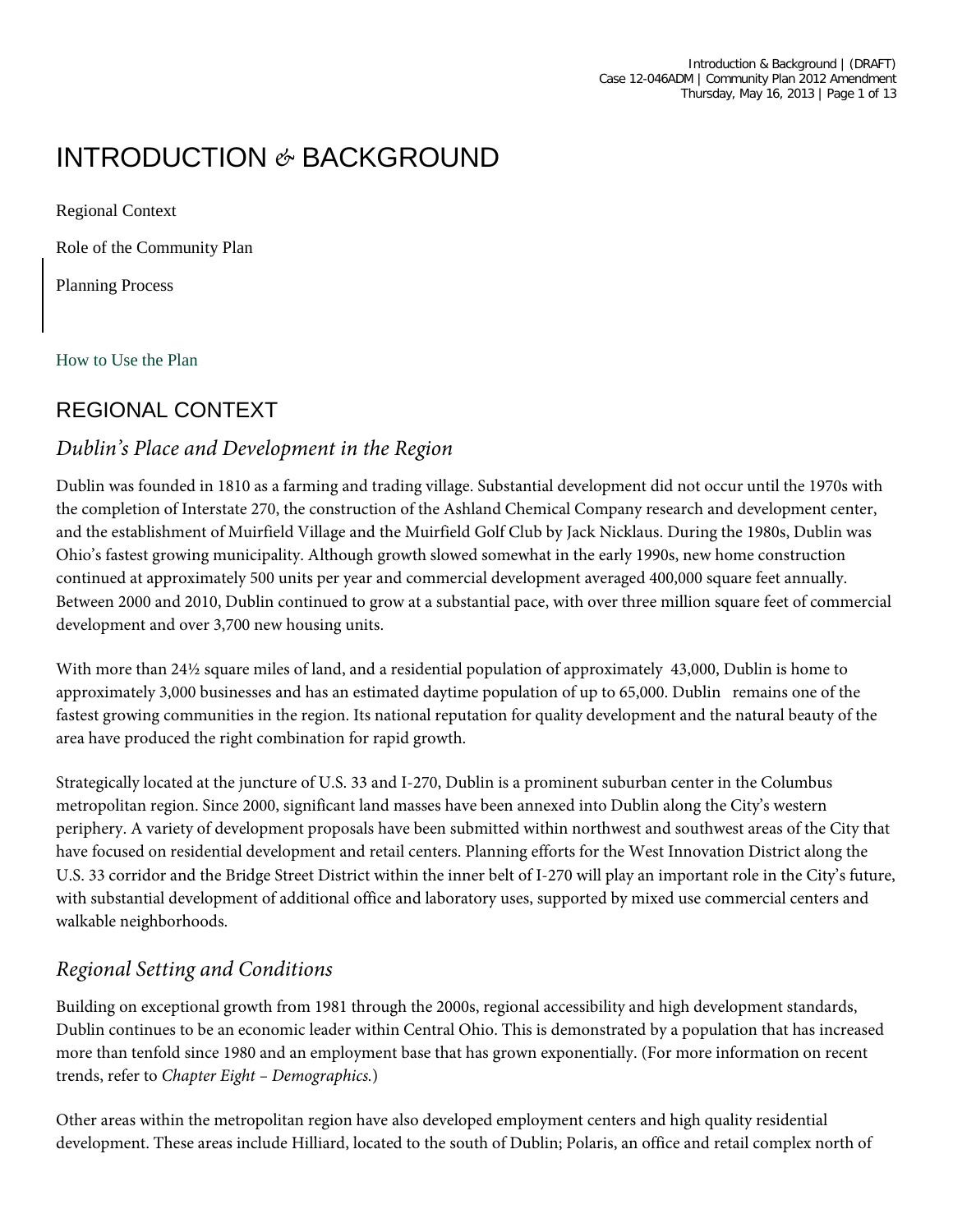the I-270 outer belt adjacent to Interstate 71; and New Albany, a master planned residential community and employment center located in the northeastern metropolitan area. Easton Town Center, a large regional mall with significant office development, is located at Morse Road and I-270. Recent trends also show an increased interest in high quality urban residential housing in downtown Columbus and the surrounding 'inner ring' suburban neighborhoods.

# ROLE OF THE COMMUNITY PLAN What is the Community Plan?

The Community Plan is the key policy guide for decision-making about Dublin's built and natural environments. The Community Plan text and associated maps contain detailed recommendations for future development including the appropriate location and density or intensity of residential and commercial uses; the general location and character of roads; the general location of parks, open space and public buildings; and the general sites for and extent of public water and sanitary sewer utilities. It also contains recommendations to guide development strategies for the unincorporated areas to the northwest of Dublin and for unincorporated 'islands' of land surrounded by the city.

The Community Plan is a guide for City Council and the Planning and Zoning Commission as they assess the location, character, and extent of proposed public and private development in Dublin. The Plan's policies and recommendations will be implemented over time through rezonings and subdivisions of land and the location and construction of public improvements. The Plan is designed as a short-, medium- and long-range guide for decision-making. As a guiding document, the Community Plan should be adjusted and reassessed at least every five years.

Recommendations throughout this Plan are based upon a review of existing conditions and evaluation of future development scenarios for their impacts on infrastructure, roads and the City's fiscal health. Dublin's ability to maintain high quality of services and quality of life depends on a careful review of development proposals for conformance with the Community Plan.

The Land Use Plan, Transportation Plan and Special Area Plans together form the foundation of the Community Plan. The Land Use Principles, Future Land Use Map and Land Use Classifications are important components of the Land Use Plan, while the Thoroughfare Plan is the primary policy tool within the Transportation Plan. The Special Area Plans provide a more in-depth depiction of how the Land Use and Transportation Plans may be implemented in key areas of the city that are expected to undergo significant change. These elements of the Plan serve to guide decision-making regarding the appropriateness of development proposals and the infrastructure improvements necessary to support future development.

#### *Linking Planning and Zoning*

The relationship between the Community Plan and the Zoning Code is a critical one that is commonly misunderstood. To appreciate this connection it is necessary to recognize the differences between both documents and how each should be applied.

*The Community Plan is a statement of policy; The Zoning Code is a law.*

The Community Plan is a policy document which states general principles and notes specific issues upon which development in the city will be based. The Plan itself has no direct, legal authority; its adoption does not regulate or change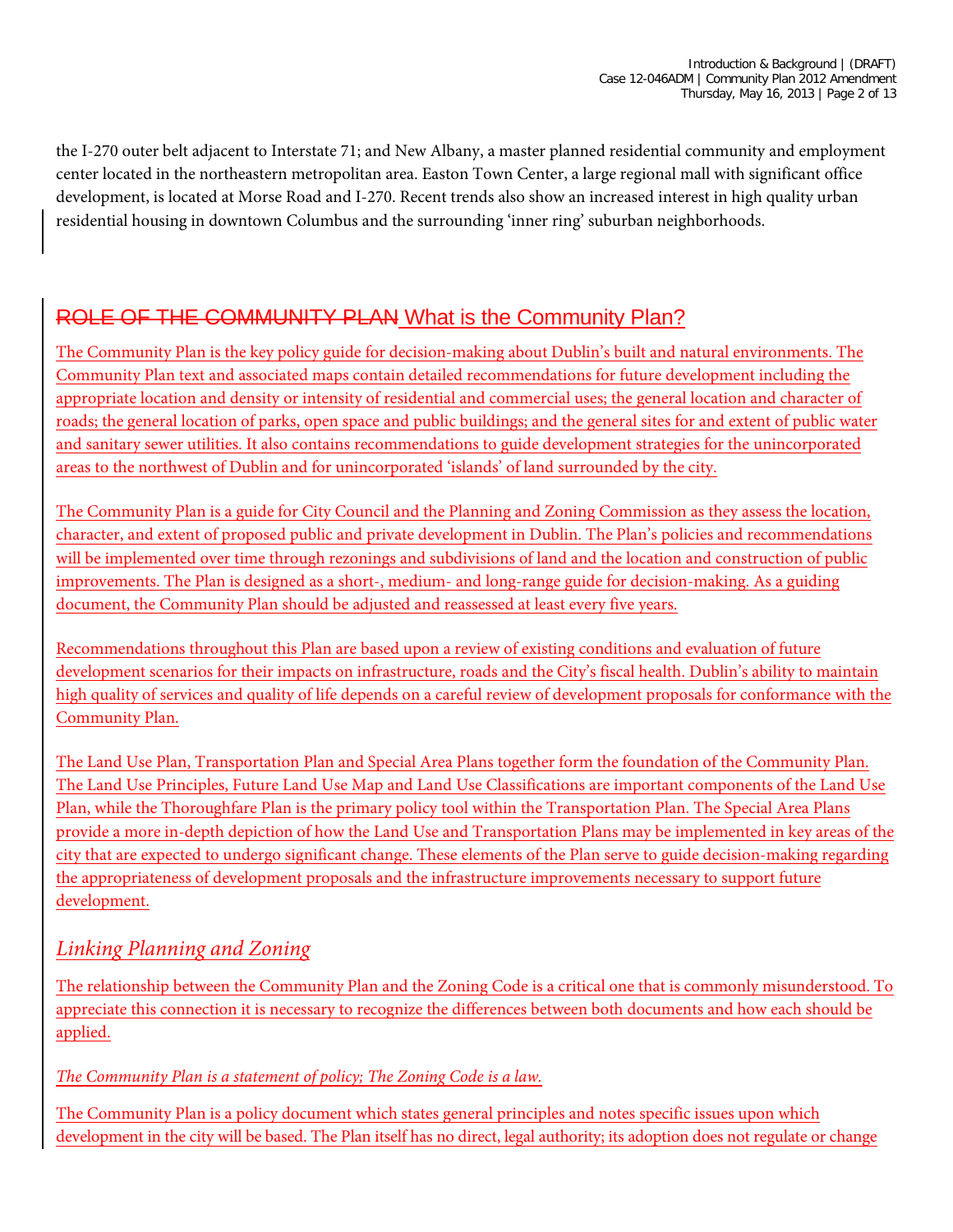the use of land. Only a modification to the Zoning Code can change uses to which the land may be developed or alter the regulations affecting that land.

#### *The Community Plan reflects the future use of land. The Zoning Code affects the use of land today.*

This means that the primary difference between the Community Plan and Zoning Code is a matter of timing. The Community Plan includes a Future Land Use Map that shows the intended use of land at the end of the planning period, which could be as much as 30 or more years into the future; the Zoning Code regulates a Zoning District Map that shows land as it is permitted to be used today. The Future Land Use Map is not intended to be immediately translated into zoning. Rather, the concepts and policies associated with the Community Plan are intended to be implemented over time. One of the ways to implement the Plan is to revise zoning districts and development regulations within the Zoning Code, as well as considering the future rezoning of properties as opportunities arise.

One point of uncertainty with property owners is the effect that a Community Plan has on the current use of land. Since adoption of the Community Plan does not create an immediate change in zoning, existing uses are not affected. In fact, even when zoning is changed, legally established uses are permitted to continue (subject to restrictions noted in the Zoning Code) even though they may not comply with zoning.

### *Linking Planning and Capital Improvements Programming*

As with the Zoning Code, the relationship between the Community Plan and the Capital Improvements Program (CIP) is a critical one that is often misunderstood, with differences in their scope, purpose and application.

#### *The Community Plan is a general guide to capital planning; The Capital Improvements Program is a budgeting and implementation tool.*

The Community Plan identifies general needs for infrastructure and other capital facilities to support the City's long-term growth. The Plan itself does not allocate funds or identify specific timing for the construction of capital improvements. The Capital Improvements Program is a five-year outlook for anticipated capital projects and is reviewed and updated annually by the City. The CIP outlines the annual budget allocation for infrastructure design, land acquisition, construction and other expenses for specific projects over a five-year period. Projects identified in the CIP are primarily related to improvements in transportation, parks, utilities and municipal facilities.

The Community Plan helps to inform the Capital Improvements Programming process by analyzing long-term capacity needs, establishing long-term goals and identifying general locations for certain types of infrastructure and facilities to be constructed in the future. The Five-Year CIP establishes the City's blueprint for specific investments in its capital infrastructure. The document is used as a tool to help ensure the City's long and short-term capital investments are made in the context of careful consideration of the City's needs as well as the resources available to fund all projects.

As with the Future Land Use Map, one point of uncertainty with property owners is the effect that a Community Plan has on the current use and ownership of land as it relates to potential acquisition for the construction of public facilities. In particular, the Thoroughfare Plan identifies typical right-of-way needs for new roads or for the improvement of existing roadways. The Capital Improvements Program provides the budgetary framework to prioritize roadway engineering for specific improvements, thereby determining necessary right-of-way needs and potential impacts on individual properties.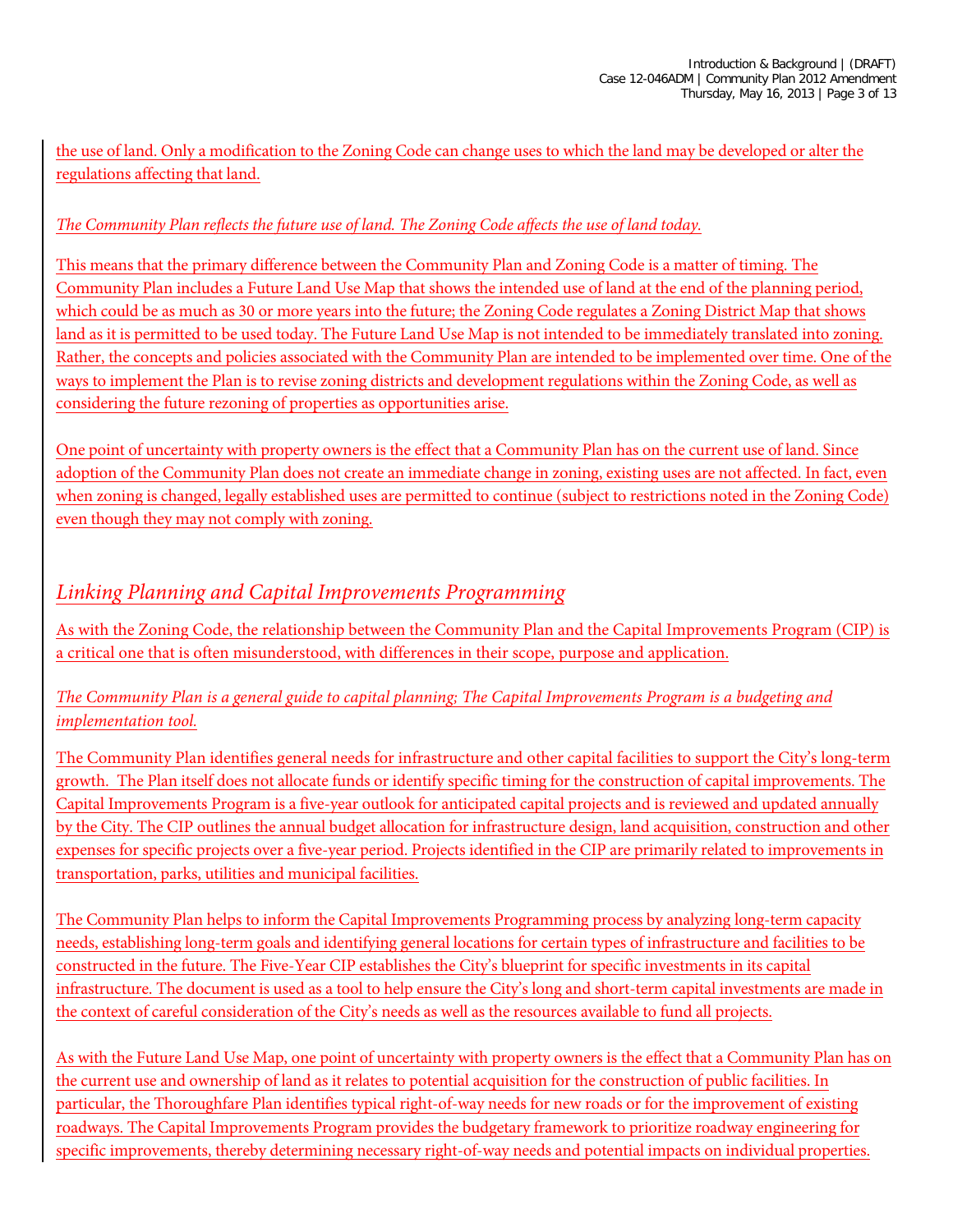Right-of-way acquisition is then negotiated on a case-by-case basis with property owners. In some cases, public rights-of-way may also be dedicated by property owners as part of a private development proposal, either as a means to construct new public roadways necessary to serve the new development, or in anticipation of future roadway improvements to be constructed by the City through the CIP process. Acquisition or dedication of land for other types of public improvements, such as parks and bikeway connections, takes place through similar processes.

The Community Plan is a guide for City Council and the Planning and Zoning Commission as they assess the location, character, and extent of proposed public and private development in Dublin. The Plan's policies and recommendations will be implemented over time through rezonings and subdivisions of land and the location and construction of public improvements. The Plan is designed as a short-, medium- and long-range guide for decision-making. As a guiding document, the Community Plan should be adjusted and reassessed at least every five years.

Prior to the 1997 Community Plan, the City had previously followed the recommendations of the 1988 Community Plan, the 1993 Southwest Area Plan, the Bright Road Area Plan, the 1994 Mt. Auburn Economic Development Strategy report and various technical engineering studies. Since its formal adoption and subsequent amendments and updates, the Dublin Community Plan has served as the City's key source for policy information.

The Ohio Revised Code (Section 713.02) states that it is the Planning and Zoning Commission's duty to make plans and maps of any portion of the City, and the lands outside it, which relate to the planning of the City. Specifically, the plans or maps show the Planning and Zoning Commission's recommendations for:

*…the general location, character, and extent of streets, alleys, ways, viaducts, bridges, waterways, waterfronts, subways, boulevards, parkways, parks, playgrounds, aviation fields, and other public grounds, ways and open spaces; the general location of public buildings and other public property; the general location and extent of public utilities and terminals, whether publicly or privately owned or operated, for water, light, sanitation, transportation, communication, power and other purposes; and the removal, relocation, widening, narrowing, vacating, abandonment, change of use or extension of such public ways, grounds, open spaces, buildings, property, utilities, or terminals.*

Adoption of the Community Plan provides many distinct advantages:

#### *Consistency in decision-making*

Land use decisions have the greatest effect when they are made on a consistent basis over time. The Community Plan allows decision makers the opportunity to keep a steady point of reference for land use actions. A Community Plan that is sometimes ignored and sometimes rigorously applied will eventually lose effectiveness, and inconsistent development patterns will emerge.

#### *Strong legal support*

Zoning-related actions by a community are generally viewed favorably by courts at all levels, as long as those actions are not made in an "arbitrary or capricious" fashion. Using the Plan to support those decisions can help ensure that actions are properly taken.

#### *Wise use of resources*

The City's resources need to be protected and used efficiently. These include natural resources, financial resources, infrastructure (roads, utilities, etc.) and buildings. A carefully drafted Community Plan can guide the wise use of these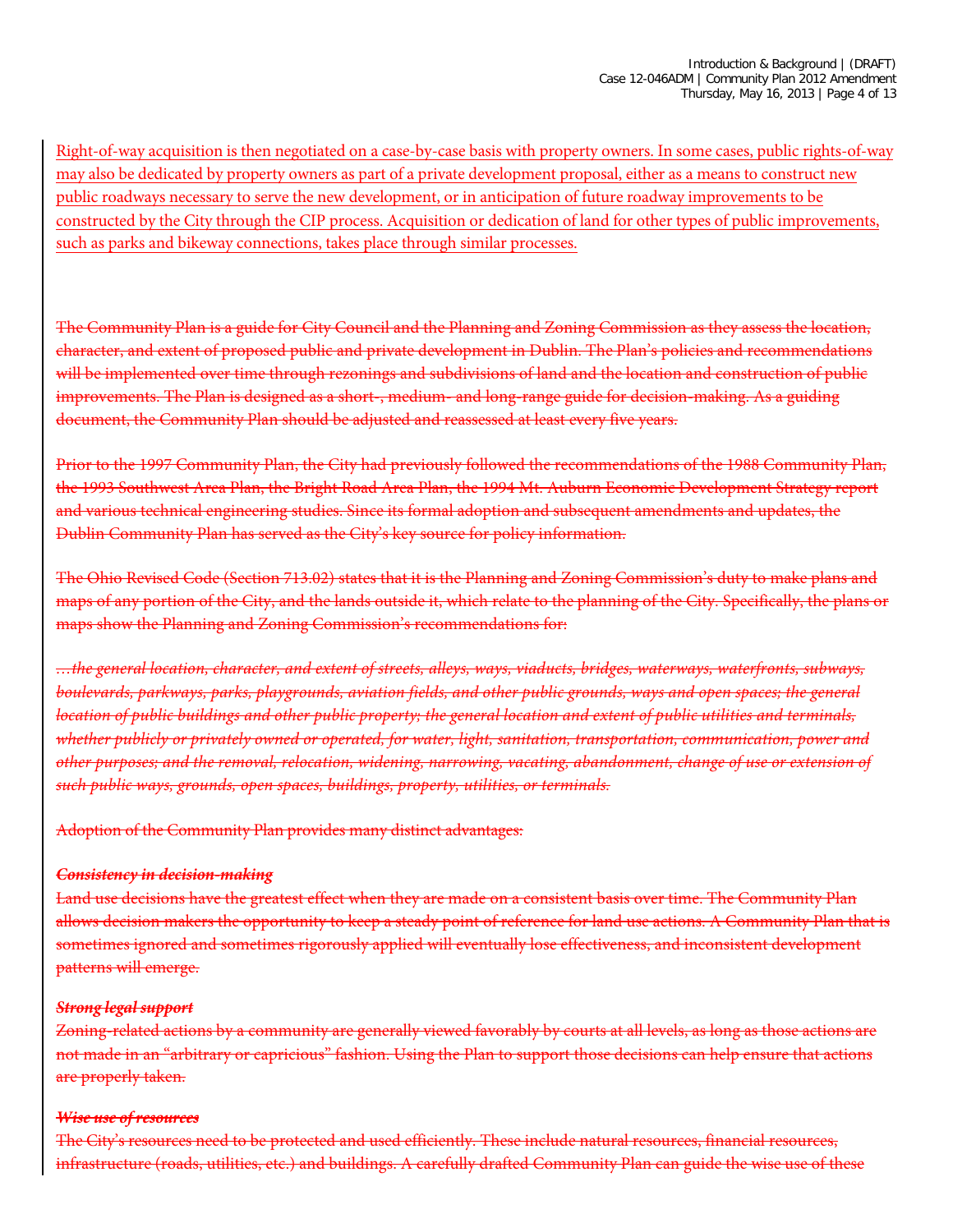resources. This includes support for obtaining, prioritizing and using financial resources such as grant funds. The Community Plan, supported with a capital improvements program, can be used to implement City projects such as parkland acquisition, recreation facilities planning, utility extensions and road improvements.

#### *Linking Planning and Zoning*

The relationship between the Community Plan and the Zoning Code is a critical one that is commonly misunderstood. To appreciate this connection it is necessary to recognize the differences between both documents and how each should be applied.

#### *The Community Plan is a statement of policy; The Zoning Code is a law.*

The Community Plan is a policy document which states general principles and notes specific issues upon which development in the City will be based. The Plan itself has no direct, legal authority; its adoption does not regulate or change the use of land. Only a modification to the Zoning Code can change uses to which the land may be developed or alter the regulations affecting that land.

#### *The Community Plan reflects the future use of land. The Zoning Code affects the use of land today.*

This means that the primary difference between the Community Plan and Zoning Code is a matter of timing. The Community Plan includes a Future Land Use Map that shows the intended use of land at the end of the planning period, which could be as much as 30 years into the future; the Zoning Code regulates a Zoning District Map that shows land as it is permitted to be used today. The Future Land Use Map is not intended to be immediately translated into zoning. Rather, the concepts and policies associated with the Community Plan are intended to be implemented over time. One of the ways to implement the Plan is to revise zoning districts and development regulations within the Zoning Code, as well as considering the future rezoning of properties as opportunities arise.

One point of uncertainty with property owners is the effect that a Community Plan has on the current use of land. Since adoption of the Community Plan does not create an immediate change in zoning, existing uses are not affected. In fact, even when zoning is changed, legally established uses are permitted to continue (subject to restrictions noted in the Zoning Code) even though they may not comply with zoning.

### Why a Community Plan?

Prior to the 1997 Community Plan, the City had previously followed the recommendations of the 1988 Community Plan, the 1993 Southwest Area Plan, the Bright Road Area Plan, the 1994 Mt. Auburn Economic Development Strategy report and various technical engineering studies. Since its formal adoption and subsequent amendments and updates, the Dublin Community Plan has served as the City's key source for policy information.

The Ohio Revised Code (Section 713.02) states that it is the Planning and Zoning Commission's duty to make plans and maps of any portion of the city, and the lands outside it, which relate to the planning of the city. Specifically, the plans or maps show the Planning and Zoning Commission's recommendations for:

*…the general location, character, and extent of streets, alleys, ways, viaducts, bridges, waterways, waterfronts, subways, boulevards, parkways, parks, playgrounds, aviation fields, and other public grounds, ways and open spaces; the general location of public buildings and other public property; the general location and extent of public utilities and terminals, whether publicly or privately owned or operated, for water, light, sanitation, transportation, communication, power and*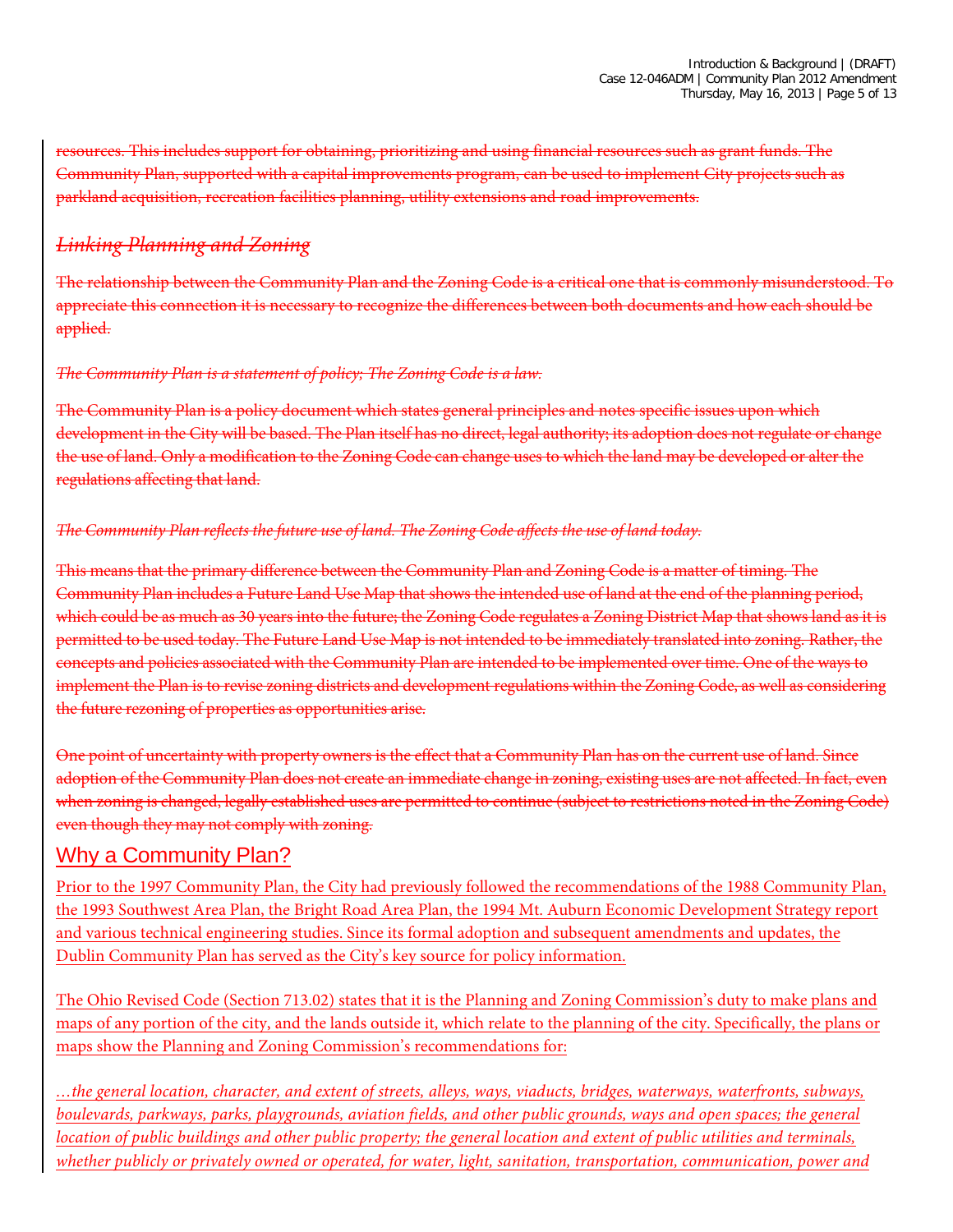*other purposes; and the removal, relocation, widening, narrowing, vacating, abandonment, change of use or extension of such public ways, grounds, open spaces, buildings, property, utilities, or terminals.*

Adoption of the Community Plan provides many distinct advantages:

#### *Consistency in decision-making*

Land use decisions have the greatest effect when they are made on a consistent basis over time. The Community Plan allows decision makers the opportunity to keep a steady point of reference for land use actions. A Community Plan that is sometimes ignored and sometimes rigorously applied will eventually lose effectiveness, and inconsistent development patterns will emerge.

#### *Strong legal support*

Zoning-related actions by a community are generally viewed favorably by courts at all levels, as long as those actions are not made in an "arbitrary or capricious" fashion. Using the Plan to support those decisions can help ensure that actions are properly taken.

#### *Wise use of resources*

The City's resources need to be protected and used efficiently. These include natural resources, financial resources, infrastructure (roads, utilities, etc.) and buildings. A carefully drafted Community Plan can guide the wise use of these resources. This includes support for obtaining, prioritizing and using financial resources such as grant funds. The Community Plan, supported with a capital improvements program, can be used to implement City projects such as parkland acquisition, recreation facilities planning, utility extensions and road improvements.

### *A Time for Change*

Deciding when to implement the Community Plan through changes in zoning is one of the most difficult decisions faced by any community. Once the Community Plan is adopted, the first tendency is to change zoning to directly reflect the Plan's intent. This response does not take into account the fact that the Community Plan represents a long-range view of the City. The Future Land Use Map and the Zoning Map are not intended to be identical.

In some cases consideration of zoning changes will be appropriate, particularly where the Community Plan indicates the intent to modify land use intensities now permitted by the Zoning Code. For example, if the Community Plan indicates the desire to reduce commercial development along a highway, timely zoning changes may be necessary to prevent development that conflicts with the Plan.

In most instances, implementation of the Community Plan will be less immediate and obvious. Over time, incremental change can occur as private development requests are made throughout the City. The Plan should be utilized used to guide development decisions, particularly the appropriateness of proposed land use changes or the requirements that must be met to obtain a development approval. Extension of utilities and roadway improvements are just two examples of elements that may be necessary prior to consideration of a change in zoning. The Plan serves as a measuring stick by which small, individual decisions move the City toward its future goals.

# PLANNING PROCESS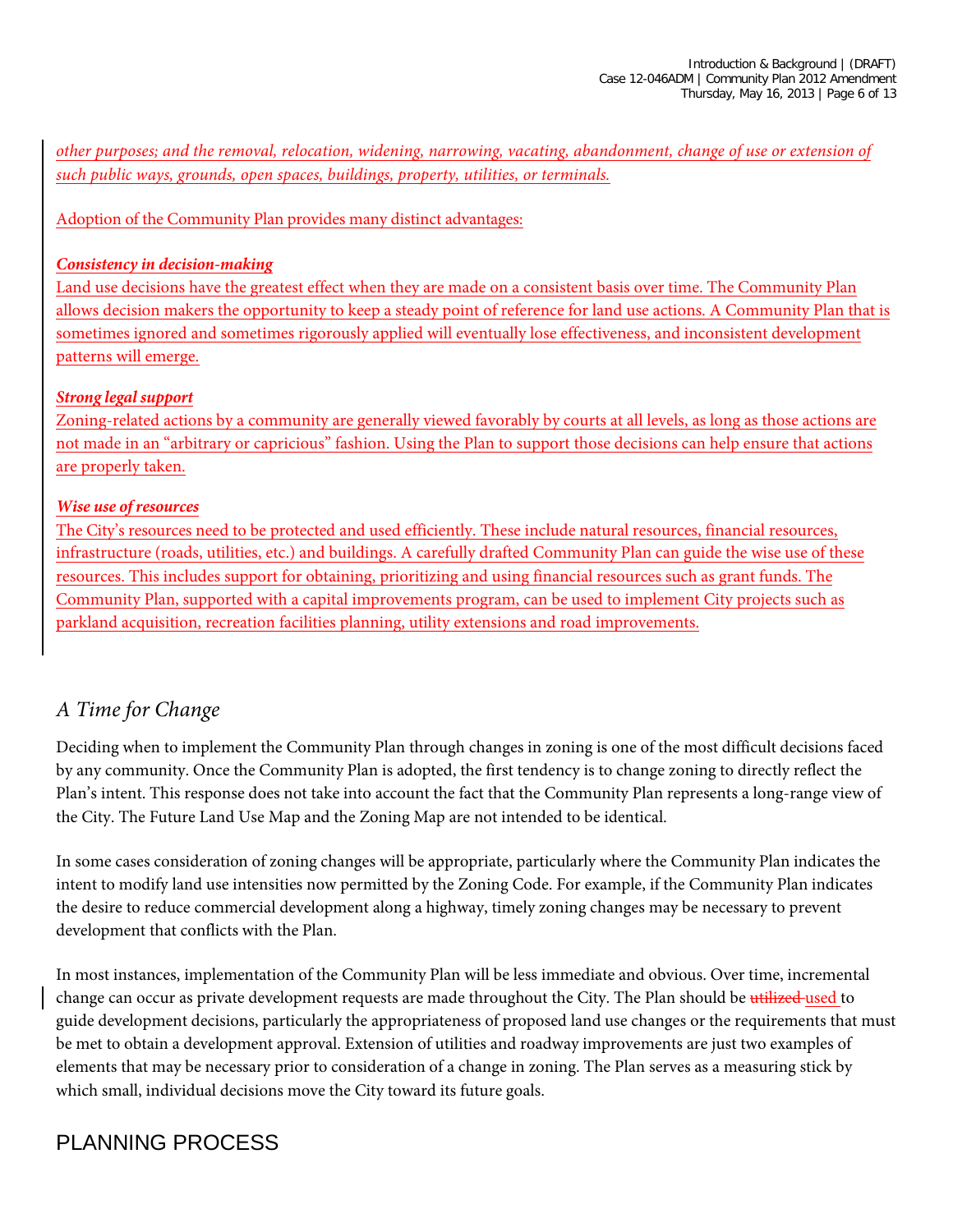The 2007 update of the Community Plan was a multi-year effort that included an extensive two-year public input process, an assessment of existing conditions, the development of alternative future land use scenarios and the testing (via computer models) of multiple alternatives for transportation and utility system improvements. Following significant input and testing, a preferred land use scenario was selected at a Joint Work Session of City Council and the Planning and Zoning Commission. The adopted Plan reflects a refined version of this preferred scenario. The five-year update (adoption pending in 2013) was conducted to incorporate major planning initiatives undertaken by the City since 2007 and to ensure that technical information and policy recommendations remain up-to-date and relevant.

# Study Area

The Community Plan *study area* includes the land within approximately three miles of Dublin's corporate boundaries to the west, southwest, north and northeast of Dublin. It also includes portions of the City of Columbus to the east and south, and part of the City of Hilliard to the south. The study area is approximately 230 square miles, whereas Dublin itself comprises just over 24.5 square miles. This geographic area was selected largely for traffic analysis purposes based upon known regional traffic patterns. By contrast, the *planning area* is approximately 37 square miles, and is the focus for land use and fiscal analysis. The planning area corresponds to the existing City of Dublin corporate limits as well as established water and sewer contract boundaries with the City of Columbus.

# Public Participation

The 1997 Dublin Community Plan was the culmination of a significant public involvement process that resulted in the adoption of an award-winning planning and policy document. That process spanned almost five years and included many public meetings. The effort was led by an active steering committee that identified the key policies, principles and expectations defined by the community for the first time.

The goal of the 2007 update was to meaningfully involve as many citizens as possible in order to re-evaluate the basic principles and policies established in the 1997 Plan. Dublin citizens were involved from the outset of the planning process, working with City staff to identify major issues and opportunities facing Dublin. While various components of the Plan were updated in 2013, the core planning principles and recommendations of the 2007 update remain largely unchanged. A key goal of the 2013 update was to expand access to the Community Plan by converting the document from a printed book format to an interactive website. As a digital document, the Plan is now easier to maintain on a periodic basis and includes opportunities for direct public feedback through online comments. Public comments on various topics may be viewed throughout the Community Plan website. The various components of the planning process used to update the Plan are described below:

## *Citizen Participation Committee*

To generate public interest and inform residents about the Community Plan, a Citizen Participation Committee was created at the onset of the planning process. Approximately 25 Dublin residents, corporate citizens, and community leaders volunteered to develop methods by which Dublin residents and business owners could be actively engaged in the process. The Committee developed an advertising campaign and media plan to garner public input. Members served as ambassadors to network with other community organizations and civic groups. Methods used to enhance public input included, but were not limited to, a website; telephone hotline; civic association mailers; personal notifications; magazine and newspaper articles and notices; special event displays; and public access television segments and notices. While not responsible for direct policy decisions, the Committee served a critical role to increase public awareness of the Community Plan update.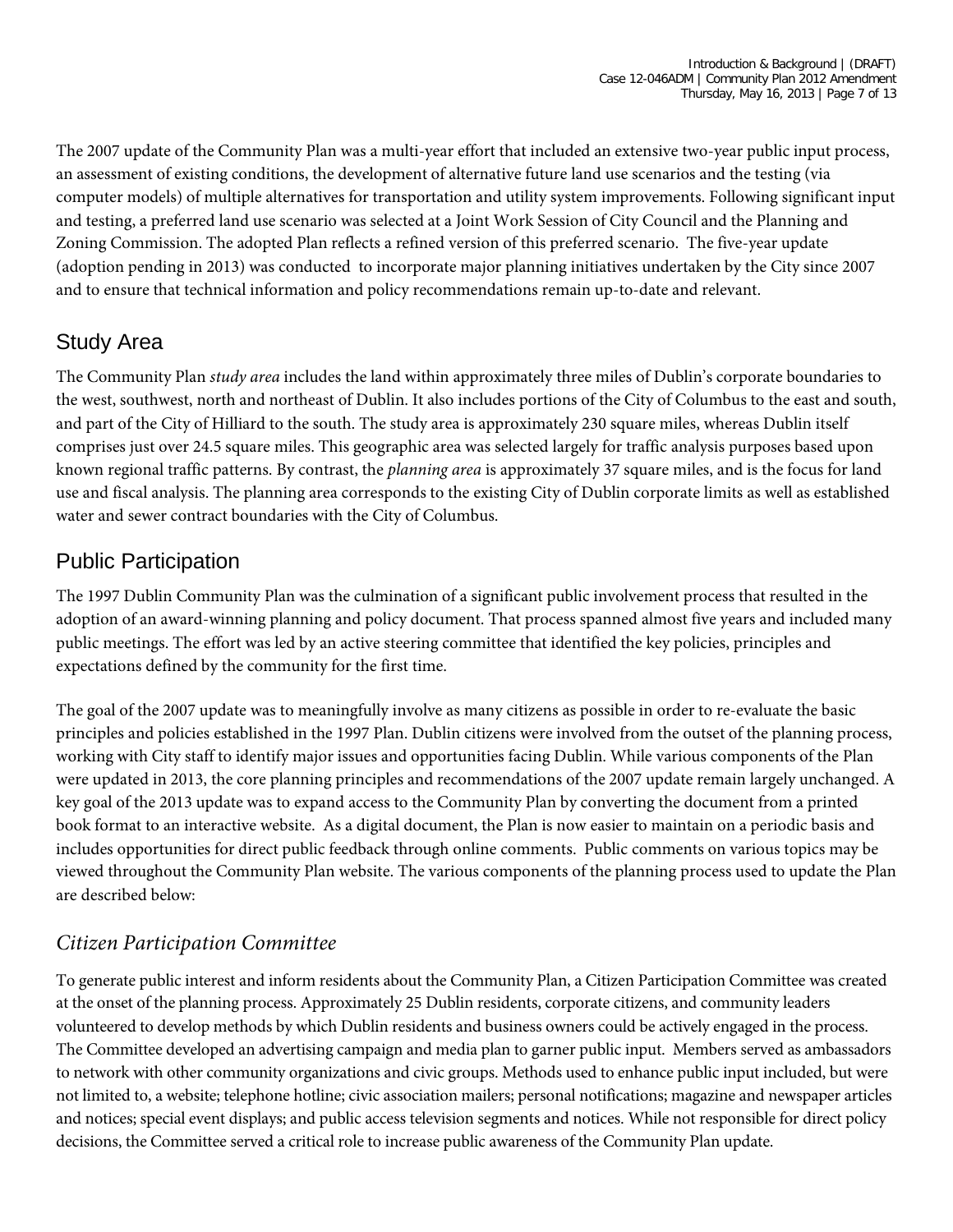# *Key Users and Stakeholder Interviews*

During the summer of 2005, initial interviews were conducted to lay the foundation for updating the 1997 Dublin Community Plan. Individuals from various segments of the community were interviewed to identify the strengths, weaknesses and usability of the 1997 planning document. Public input from various professionals and policy makers identified the need for a more user-friendly document. Other interviews with key individuals having a significant stake in the future of Dublin were also held to identify issues seen as critical to the ongoing success of Dublin as a premier community.

#### *Speaker Series*

As a means to garner public involvement and provide information on current planning topics relevant to Dublin's future, two speaker sessions were held as part of the plan update. Walter M. Kulash, P.E., Principal and Senior Traffic Engineer with the Orlando-based planning firm of Glatting Jackson Kercher Anglin Lopez Rinehart, Inc., discussed the emerging concept of "Livable Traffic." His discussion noted the importance of balancing traffic flow and efficiency with the environmental and aesthetic impacts that public road improvements can have on community character and quality of life. A second speaker session focused on the topic of "Building Better Communities." Planning Director Bob Martin and civic leaders Julian Bibb and Ernie Bacon, of Franklin, Tennessee, traveled to Dublin to provide insights and lessons from a community that has experienced similar growth challenges. The panel discussion provided an opportunity to talk about historic district revitalization, design quality and form, and the importance of the development process in achieving community expectations.

#### *Community Surveys*

As part of the 1997 Community Plan process, a statistically balanced telephone survey of Dublin residents was conducted to broaden public participation and identify important planning issues. Over 500 adults were interviewed over a one-week period, and results showed that residents overwhelmingly agreed that Dublin was an "excellent" or "good" place to live (91 percent). The survey identified key issues that serve as important components of the Plan: reducing traffic congestion, improving schools, managing growth, revitalizing Historic Dublin, saving natural areas, creating parks and protecting rural character. The visioning process completed for the 1997 Dublin Community Plan further evaluated these key ideas.

Since the 1997 Dublin Community Plan, the City has continued to track the opinions and satisfaction of residents. Every two years the City conducts [a community satisfaction survey,](http://dublinohiousa.gov/living/city-surveys/) which gauges resident's perceptions of local government. Surveys over the past decade generally confirm the same themes. Today, 98 percent of residents rate Dublin as an "excellent" or "good" place to live, while growth management and traffic congestion continue to be identified as top issues that future policy decisions must address. In 2010, 85 percent of respondents gave excellent/good ratings to Dublin for being a well-planned community.

### *Student Involvement*

In 2005, parents and students at Bailey Elementary participated in a Conservation Design Workshop. Hosted by the 4th and 5th grade Conservation Club, the City provided a presentation and project examples of conservation subdivision design. The workshop culminated in the creation of students' own conservation subdivision layouts, and group projects were displayed in municipal buildings.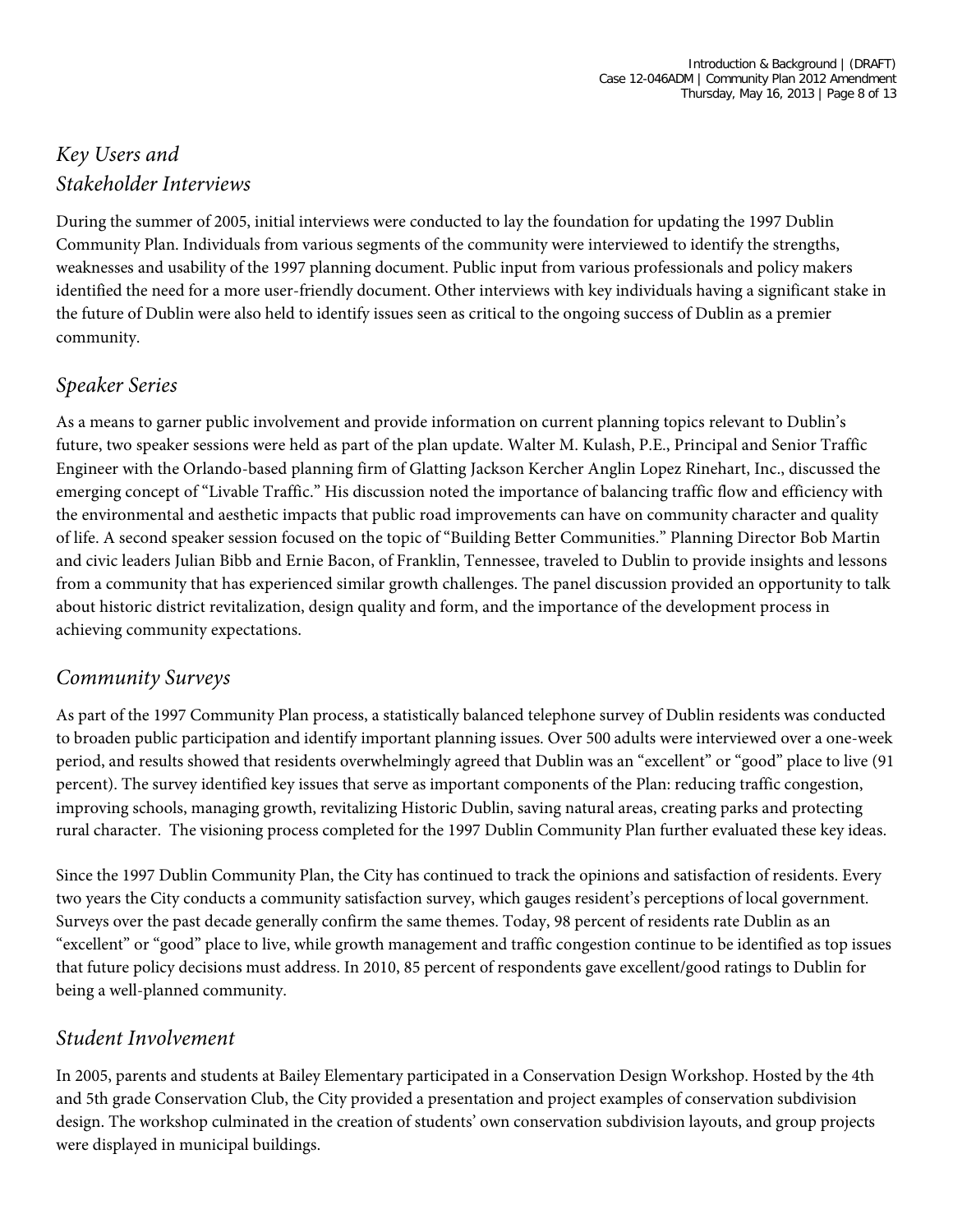# *Working Groups*

In order to complete preliminary inventory and analysis work for individual chapters of the Community Plan update, a series of working groups comprised of more than 60 City staff members was created. These groups performed technical work and identified critical issues to consider as part of the planning process. A steering committee of City management leaders coordinated the compilation of technical information and provided key technical decisions to support the update process.

### *Community Workshops and Summits*

In May 2005, preliminary phases of the planning process included a series of workshops to explore the validity of adopted policies and previously identified planning issues. Policy discussions and presentations culminated in a Community Plan Summit in August 2005 to present findings to the public. Further discussion with City Council and the Planning and Zoning Commission later resulted in the adoption of Resolution 64-06, which established ten interim land use principles as a policy guide for the evaluation of development applications. These principles are intended to be the basis of land use decisions and can be found in Chapter Three - Land Usethe *Land Use Chapter*.

### *Area Plan Meetings*

Certain areas of the City have special circumstances that require additional attention and planning efforts. Ten general planning areas were targeted as part of the Community Plan update. During June and July 2005, a series of meetings was held throughout Dublin to obtain input from residents about the future of their respective areas of the City. Following these initial meetings, concept plans were created that were used to seek additional input during a second round of public forums during August and October 2005. The following areas were identified by City Council for detailed study:

- Avery Road Area
- Bright Road Area
- Coffman Park Area
- Historic Dublin Area (replaced with Bridge Street District Plan in 2013)
- Northwest/Glacier Ridge Area
- O'Shaughnessy Hills Area (removed prior to adoption in 2007)
- Sawmill/SR 161 Area (replaced with Bridge Street District Plan in 2013)
- Southwest Area
- Summit View/Sawmill Area
- U.S. 33 Corridor Area

The 2013 Plan update includes revisions to nearly all of the Special Area Plans. Some of these are minor modifications necessary to accurately reflect new development, recent zoning approvals, or completed infrastructure improvements. Others constitute major revisions based on new planning initiatives undertaken since 2007; these include:

o Bridge Street District. This area plan is based on the Bridge Street Corridor Vision Report (2010) and related planning initiatives and implementation efforts. It replaces the 2007 Historic Dublin and Sawmill/SR 161 Area Plans.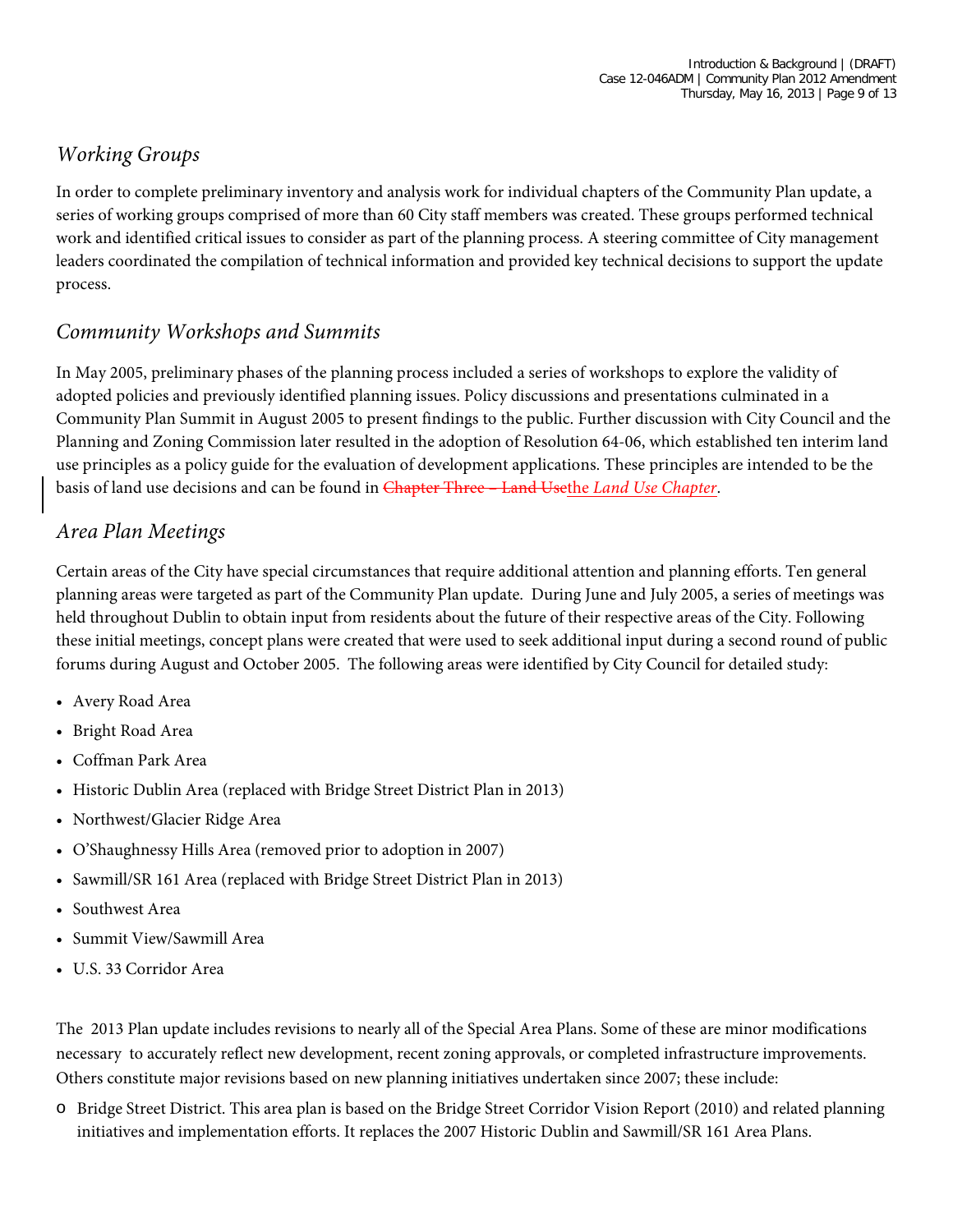- o West Innovation District. This area plan is based on the Economic Advancement Zone Plan (2011), which was undertaken as a refinement of the 2007 U.S. 33 Corridor Area Plan. It is included as a separate area plan in addition to other portions of the U.S. 33 Corridor.
- o Northwest/Glacier Ridge Area. This area plan was updated in 2011 as part of the Hyland-Croy Road Corridor Character Study.

These separate planning efforts included extensive public input processes focused on issues and opportunities facing each area respectively. Refer to the Special Area Plans section for more information.

### *Community Plan Open Houses and Other Public Input Opportunities*

In June 2006, an open house was held at the Dublin Community Recreation Center to provide a status-check at the midpoint of the planning process. Display boards describing policies, land use scenarios and draft area plans were presented for public review and comment. Over 115 people participated in the three-hour event, which included presentations to explain the planning process and an extensive question-and-answer session. Another open house was held in March 2007, that featured key components of the developing chapters. As the draft process neared completion, four open houses were held in June 2007. The first two events focused on area plan concepts, while the final two evenings provided an opportunity for the public to review a full draft of the Community Plan. Printed copies of the draft were made available, along with updated display boards of area plans and policy statements for each chapter. At each of these events, members of the public were given the opportunity to study plans, pose questions to City staff, and provide written comments. Feedback from all events was provided to City Council and the Planning and Zoning Commission.

In June 2012, an open house was held at the Dublin Community Recreation Center to publicly kick off the 2012-2013 amendment process and to introduce the community to the new website format being developed for the Community Plan. Subsequent public interaction has focused on the use of electronic newsletters, public comment options on the Community Plan website and a webcast hosted on the new website to introduce the final draft updates to the public in March 2013.

#### *Joint Work Sessions*

The 1997 Dublin Community Plan was a comprehensive document that clearly reflected community values and expectations. The basic framework of the plan remains much the same as verified by numerous surveys, workshops and interviews. As part of the planning process, members of City Council and the Planning and Zoning Commission took a lead role in making key policy decisions for the 2007 Community Plan update. Through public input and the efforts of Dublin's elected and appointed officials, groundwork established by the 1997 Steering Committee has been updated to reflect Dublin's changing role within Central Ohio. A number of joint work sessions between City Council and the Planning and Zoning Commission were also conducted between 2011 and 2013 as part of the Bridge Street District planning initiative; the results and recommendations of these public meetings are reflected in the 2013 Plan update.

# Regional Coordination

Throughout the Community Plan update process, the City of Dublin has worked closely with surrounding jurisdictions to discuss the evolution of the Plan and regional issues. During the 1997 planning process, workshops were held with area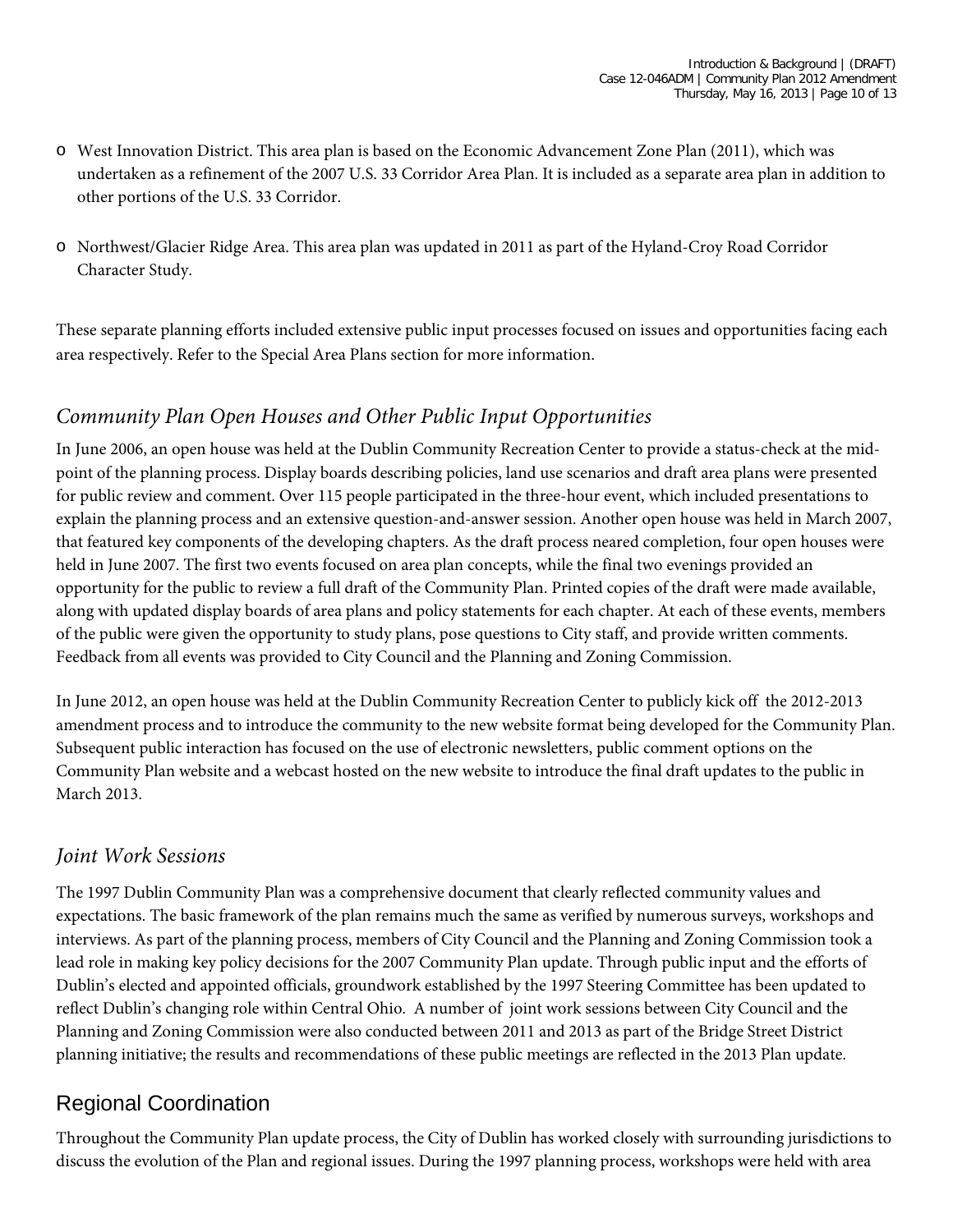leaders to discuss regional land use and transportation problems. With increasing growth pressures, the 2007 update placed an even greater emphasis on regionalism. Dublin has made it a priority to strive for planned, well-managed and responsible growth that is properly coordinated with surrounding jurisdictions. The following are examples of those efforts:

#### *Regional Connections*

Dublin is a member community of the Mid-Ohio Regional Planning Commission (MORPC). Since 2004, MORPC has facilitated a Regional Growth Strategy with the goal of developing a shared vision for the future of Central Ohio. Community leaders from the City of Dublin have served on the Regional Connections Steering Committee, helping to guide the joint planning process. Regional planning efforts are on-going, and Dublin will continue to play a role in these endeavors.

### *Hayden Run Corridor*

Dublin has pursued ongoing dialogue with the City of Columbus, City of Hilliard and other jurisdictions to evaluate and plan for development south of Dublin in the environmentally sensitive Hayden Run corridor. Major goals and accomplishments have included achieving regionally acceptable land use plans, coordinating transportation corridors and accounting for infrastructure costs of future development. Dublin continues to work with the City of Columbus to encourage managed growth to the south and west of the City.

### *Northwest Area Traffic Study*

The City has worked closely with area jurisdictions to evaluate traffic impacts in Northwest Columbus, Dublin and Hilliard. Regional policy discussions through MORPC will continue to highlight development issues and work toward regional cooperation.

#### *U.S. 33 Corridor*

The U.S. 33 Corridor Group was established in 2004 to discuss regional growth issues northwest of Dublin. Jurisdictions along U.S. 33, located between and including Dublin and Marysville, have been engaged in cooperative discussion to consider the impacts and coordination of land use, infrastructure and transportation improvements along the corridor. Consideration of cooperative development techniques can benefit all jurisdictions along U.S. 33.

### *Township Comprehensive Plans*

The City has continued to foster a close relationship with Washington Township by participating in the development of the Township's latest planning document. Working in an advisory role, the City provided information to ensure coordination between both planning processes. The City has also provided information to Jerome Township for consideration in the development of its latest comprehensive plan. Updates to the U.S. 33 Corridor Area Plan, included in the 2013 Plan update, reflect shared planning and development goals for much of this area.

In addition to these major initiatives, the City has engaged in ongoing dialogue with county engineers and surrounding jurisdictions to encourage increased coordination and cooperation. With traffic congestion and land use issues transcending political boundaries, regional efforts have played an important role in shaping the Dublin Community Plan.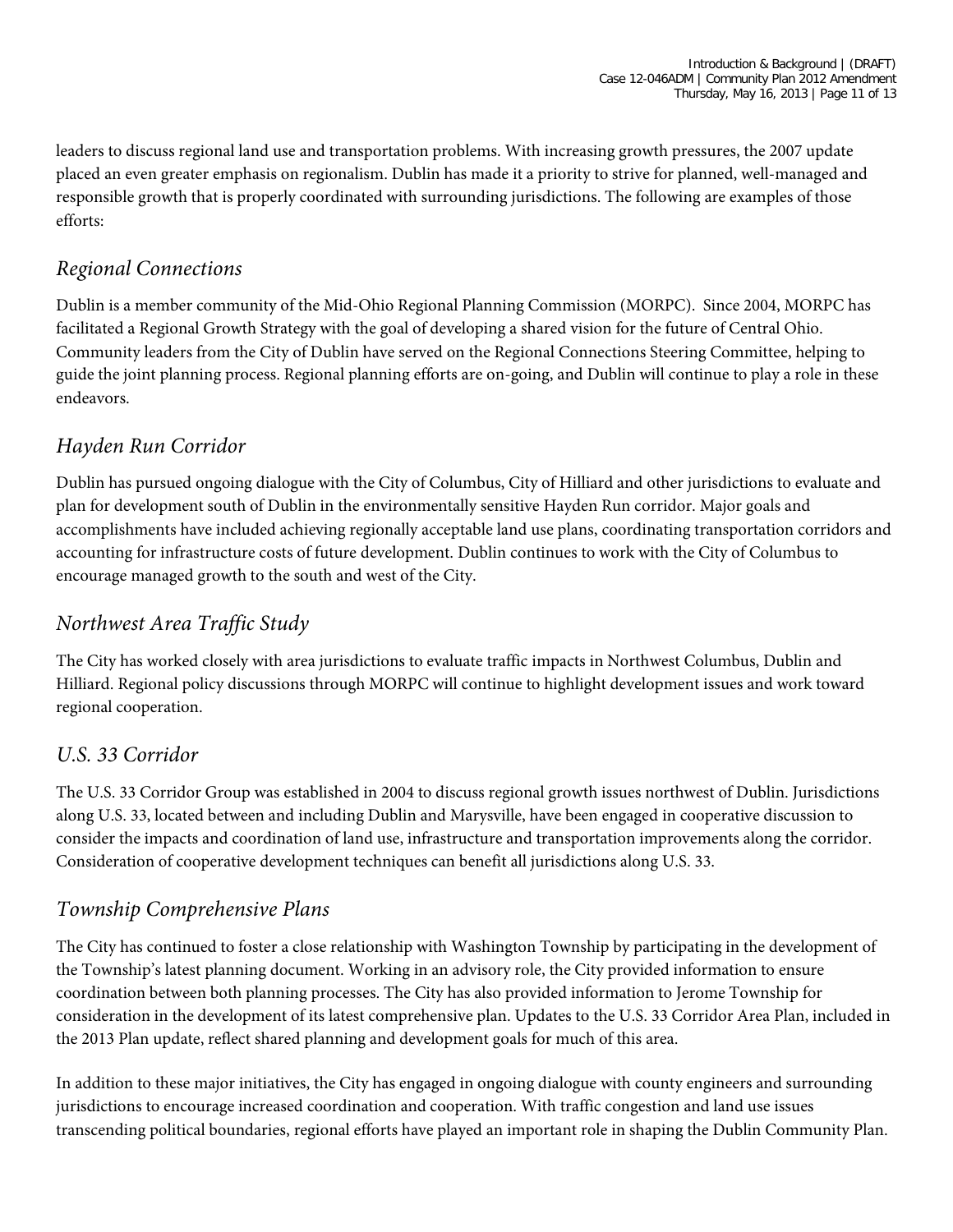## *Upper Scioto Watershed Planning Partnership*

In 2010 the City joined the Mid-Ohio Regional Planning Commission's Upper Scioto Planning Partnership (USPP). The Planning Partnership was initiated as part of the Ohio Balanced Growth Initiative, a state program developed to protect and restore Ohio's watersheds. Stakeholders and community representatives in the Upper Scioto Watershed worked together to designate 'Priority Areas' that promote conservation efforts in portions of the watershed with significant ecological value; (re)development in areas that efficiently use and maximize return on existing infrastructure; and continued agricultural practices in the areas that are most valuable for agricultural activity. Dublin City Council formally endorsed the Upper Scioto Balanced Growth Plan in August 2012 with Resolution 41-12. The City's endorsement includes a commitment to continue participating in the Planning Partnership through continued dialogue and monitoring of Plan implementation with other Partnership members.

## Public Review and Adoption

Following the June 2007 open house events, the Community Plan was made available for a 30-day public comment period. Printed copies of the Plan were displayed at key locations throughout the City and a digital format was posted on the City website. Members of the public were invited to provide feedback via the website, by mail, or by speaking directly with City representatives.

Ordinance 58-07 received a first reading at City Council on August 6, 2007 and was forwarded to the Planning and Zoning Commission for review. Three special Planning and Zoning Commission meetings were held in August 2007 at the Dublin Community Recreation Center, during which members of the public were invited to comment on the Plan. Following public input, the Planning and Zoning Commission provided a recommendation to City Council in September 2007. Ordinance 58-07 adopting the updated Dublin Community Plan was heard multiple times to provide additional public discussion and was passed by City Council on December 10, 2007.

[A description of the 2013 public review and adoption process will be added following adoption by City Council]

# HOW TO USE THE PLAN

The Dublin Community Plan is to be used as a guide for the City's land use and development decisions within the City. Dublin will continue working cooperatively with surrounding jurisdictions, and the Plan provides guidance on a variety of issues such as: community character, land use, environmental quality, transportation, community and public facilities, historic preservation and open space, parks and recreation.

The Plan is organized into ten chapters:

- 1 Dublin's Foundations
- 2 Community Character & Environment
- 3 Land Use
- 4 Transportation
- 5 Community Facilities